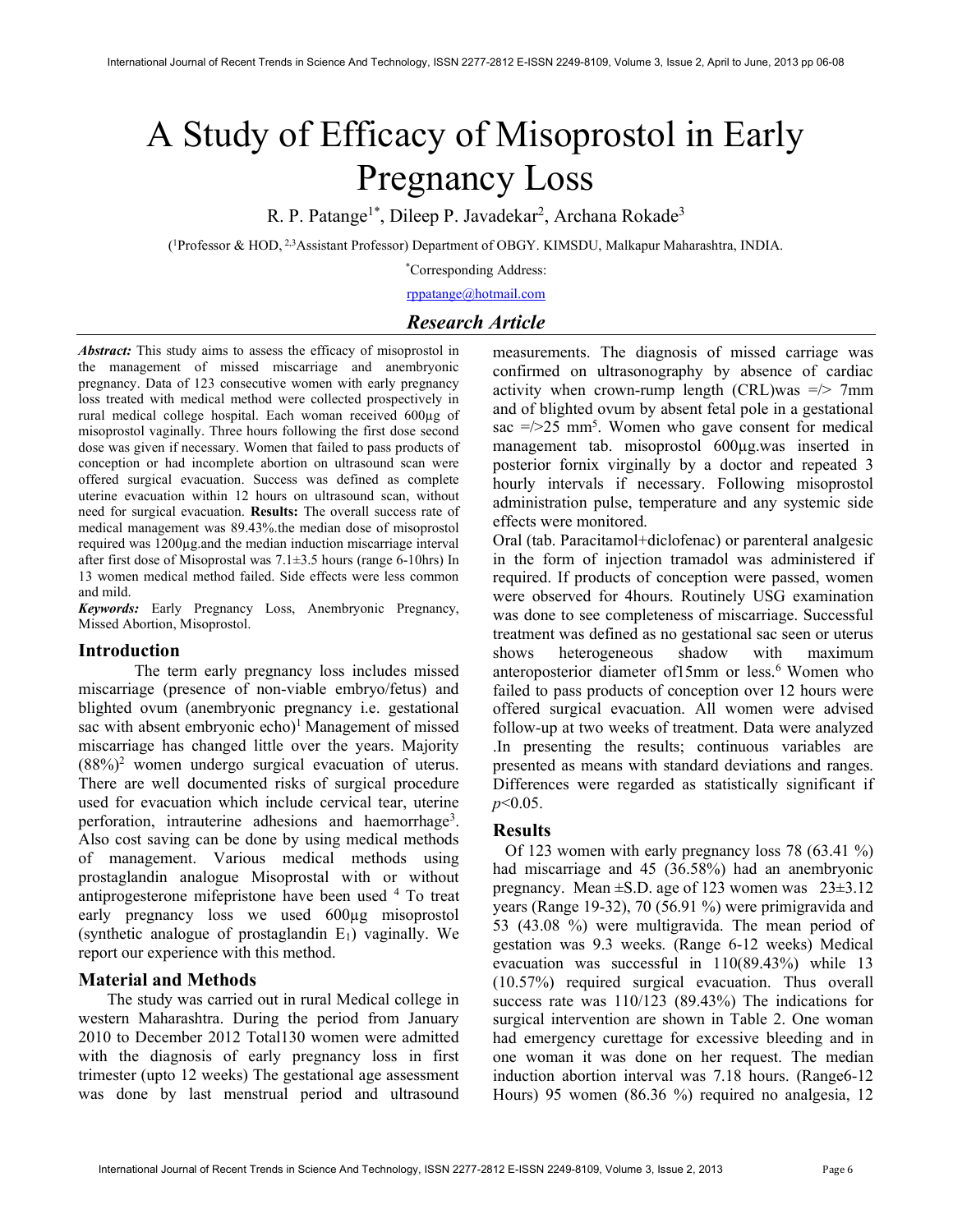(10.9%) required oral analgesics and only 3 (2.72%) received injection Tramadol. 85% of women attended follow up after 15 days of discharge from hospital . None of them had any complications.

#### **Discussion**

Termination of early pregnancy with mifepristone and prostaglandin analogue Misoprostal is now established practice  $<sup>7</sup>$  In this study we have shown</sup> the clinical feasibility of managing missed abortion and anembyonic pregnancy medically without surgical intervention. Table 1 shows that overall success rate was 110/123 (89.43%) Table 4. shows results of other studies reported by various authors. Nielsen et al .<sup>8</sup> reported a success rate of 52% using a combination of 400 mg. of mifegest  $+400\mu$ g of Misoprostal both taken orally. Medical management may have been less successful in Neilsen et al. study because of smaller dose 400 µg of misoprostol administered orally rather than vaginal route Vaginal administration of misoprostol has been shown to be more effective in comparison with oral route<sup>9,10</sup> Plasma concentration and bioavailability of misoprostol tend to be greater and prolonged when administered vaginally<sup>13</sup>.Our results are similar to other studies<sup>9,10,11,12</sup> In our study we have used ultrasound scan to confirm empty uterus. So none of women required readmission and evacuation of uterus following discharge from hospital for prolonged bleeding .P.T. Wagaarachchi et al.<sup>14</sup> did not use ultrasound scan to confirm empty uterus. However five women in their series required subsequent surgical evacuation following discharge from the hospital. The side effects of Misoprostal have been uncommon in our study. Only 4% of women experienced nausea, vomiting and diarrhea. This finding is similar to that reported by El-Rafeay et al.<sup>15</sup>

#### Conclusion

Medical treatment with 600µg. Misoprostol vaginally at 3 hourly intervals is an effective safe alternative to surgical management of early pregnancy loss. If this method becomes a standard practice a major part of emergency work in gynecology would be removed from operation theatre and will be convenient to patients and staff.

#### **References**

- 1. Farquharson RG,Jauniaux E,Exalto N ESHRE Special Interest Group for Early Pregnancy(SIGEP).Updated And revised nomenclature for description of early pregnancy events. Human Reprod 2005;20:3008-11.
- 2. Hemminki E (1998) Treatment of miscarriage: Current practice and rationale.Obste.Gynecol.,179,397-398.
- 3. Joint Study of the Royal college of General Practioners and the Royal college of Obstetricians and Gynecologists. Induced abortion operations and their early sequelae.J R Coll Gen Pract 1985;35:175-80.
- 4. R.C.O.G. Green-top Guideline No.25 October 2006 page No.8.
- 5. R.C.O.G. Green-top Guideline No.25 October 2006 Addendum Oct 2011.
- 6. Rulin MC, Bornstein SG, Campbell JD. The reliability of ultrsonography in the management of spontaneous abortion, clinically thought to be complete: a prospective study.Am J Obstet Gynecol 1993; 168:12-15.
- 7. Ashok.P.W, Penney. G CFlett G M et al.(1998)An effective regimen for early medical abortion: a report of 2000 consecutive cases.Hum.Reprod.13,2962-2965.
- 8. Nielsen S., Halin M., Platz-Christensen J.J. (1997) Unsuccessful treatment of messed abortion with combination of an antiprogesterone and a prostaglandin E1analogue.Br. J. Obste.Gynaecol.104,1094-1096.
- 9. Crenin M.D., Moyer R.andGuido R. (1997) Misoprostol for medical evacuation of early pregnancy failure.Obstet. Gynecol.89, 768-772.
- 10. El-Refaey H, Hinshaw R.et al. (1992) Medical management of missed abortion and anembryonic pregnancy.Br.Med.J.; 305:1399.
- 11. Demetroulis C, Saridogan E., Kunde D., et al. (2001) a prospective randomized control trial comparing medical and surgical treatment for early pregnancy failure.Hum. Reprod.16.365-369.
- 12. Lister MS,Shaffer LE,Bell JC,Lutter KQ,Moorma KH(2005)Randomized,double-blind,placebo-controlled trial of vaginal misoprostol for management of early pregnancy failures.Am.J.Obstet.Gynecol;193(4):1138-43.
- 13. Zwierzchowska a Gluszak M.et al. (2012) Ginekol Pol; 83(10):760-5.
- 14. P.T.Wagaarachchi, P.W.Ashok, N. Narvekar, N.C.Smith and A.Templeton (2001) Hum.Reprod.; 16(9):1849-1853.
- 15. El-Refaey H,Rajshekar D.,Abdulla M.et al.(1995) Induction of abortion with mifepristone and oral or vaginal misoprostol.N.Engl.J.Med.;332:983-987.

| Missed miscarriage |                 | P value               |  |  |  |  |
|--------------------|-----------------|-----------------------|--|--|--|--|
| $n = 78$           | $n=45$          |                       |  |  |  |  |
| $22.38 \pm 3.1$    | $22\pm 4.61$    | <b>NS</b>             |  |  |  |  |
| 53(67.95%)         | 31(68.89%)      | <b>NS</b>             |  |  |  |  |
| 70/78(89.74%)      | 40/45(88.88%)   | <b>NS</b>             |  |  |  |  |
| 8/78(10.25%)       | $5/45(11.11\%)$ | <b>NS</b>             |  |  |  |  |
| 60(85.71%)         | 35(87.5)        | <b>NS</b>             |  |  |  |  |
| $8(11.42\%)$       | $4(10\%)$       | <b>NS</b>             |  |  |  |  |
| 2(2.85%)           | $1(2.5\%)$      | <b>NS</b>             |  |  |  |  |
|                    |                 | Anembryonic pregnancy |  |  |  |  |

Table 1: Patient Characteristics and Results

NS=not significant